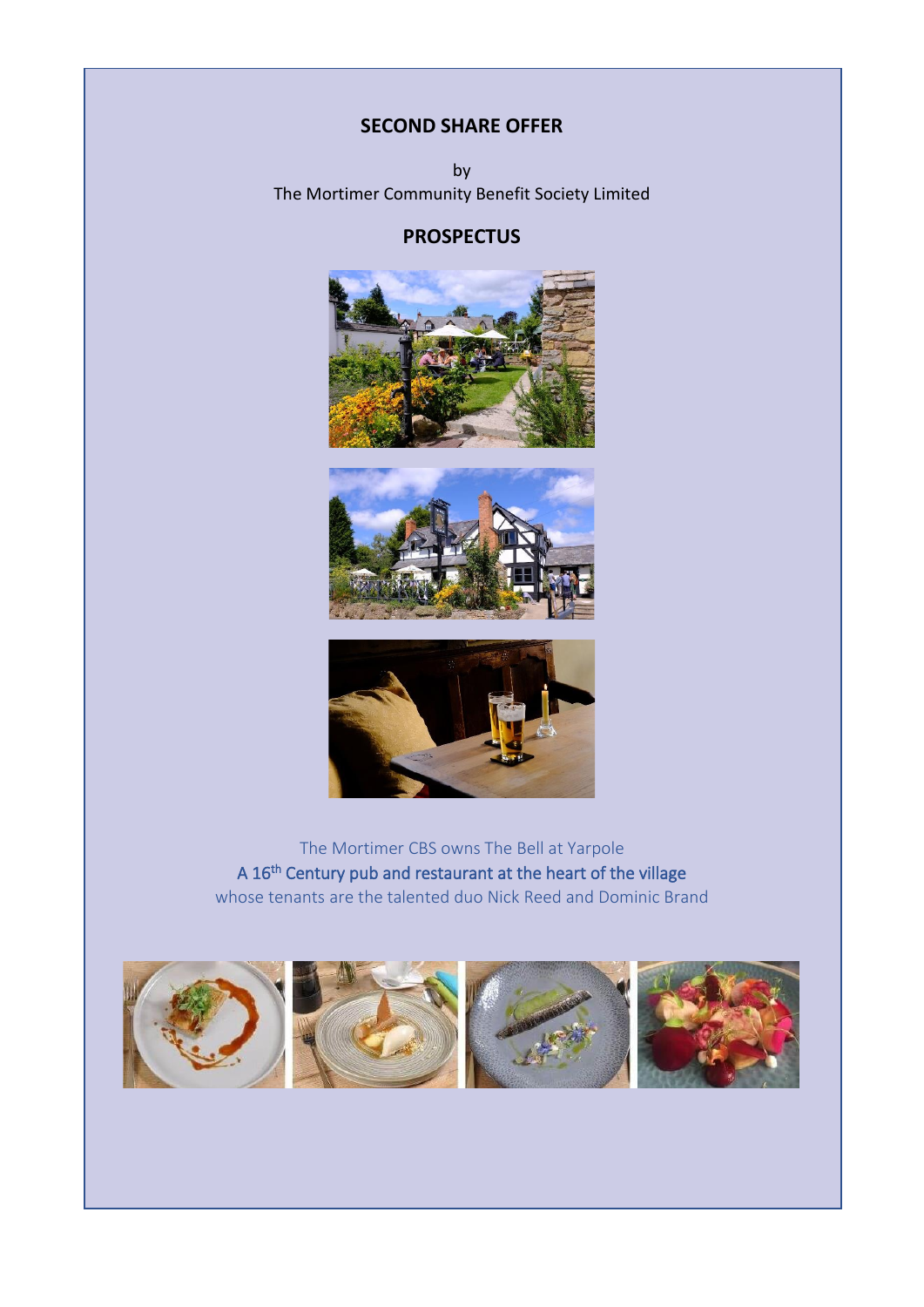# 1. INVITATION

### Growing the Membership of our Community Benefit Society

No membership ever remains static – death may account for a (hopefully) small number of member losses, and some people may move away or wish to stop being a member for other reasons.

The Rules of the Society require there to be a strategy for maintaining and increasing member numbers in order to provide additional reserves and strengthen the organisation. The MCBS's documented Membership Strategy is a road map for achieving these goals, and one option available in the Strategy document is to hold a **Share Offer**. The purpose of this document is to give details of such an offer.

#### Did you miss out last time?

# Perhaps

you were uncertain about subscribing to the venture – at a time before anyone

knew whether we would actually succeed in buying The Bell? Well, we did it! Between



them, our 242 members saved their village pub, a great achievement for a small rural community, and testament to the enterprising and collaborative character of the residents, and of supporters from outside the area.

you felt the first tenancy didn't reflect your hopes for the enterprise? We have come through a challenging couple of years and, with Dom and Nick now having begun a 5-year tenancy there is every reason to be enthusiastic about the future. Or maybe

### Could you buy just one more share for £50?

There are currently 242 Members of the Society. If each one of us increased our shareholding by just £50, we would raise £12,100!

### A loyalty scheme is in the pipeline – members participate to win rewards

### You'll be in good company

The Committee has recently received share requests from members of another community group that bought its own pub, and also a significant request from an existing shareholder to increase the number of their shares. This is a wonderful validation of our Society and its achievements to date and, if you haven't yet become a member, we hope you will want to join us.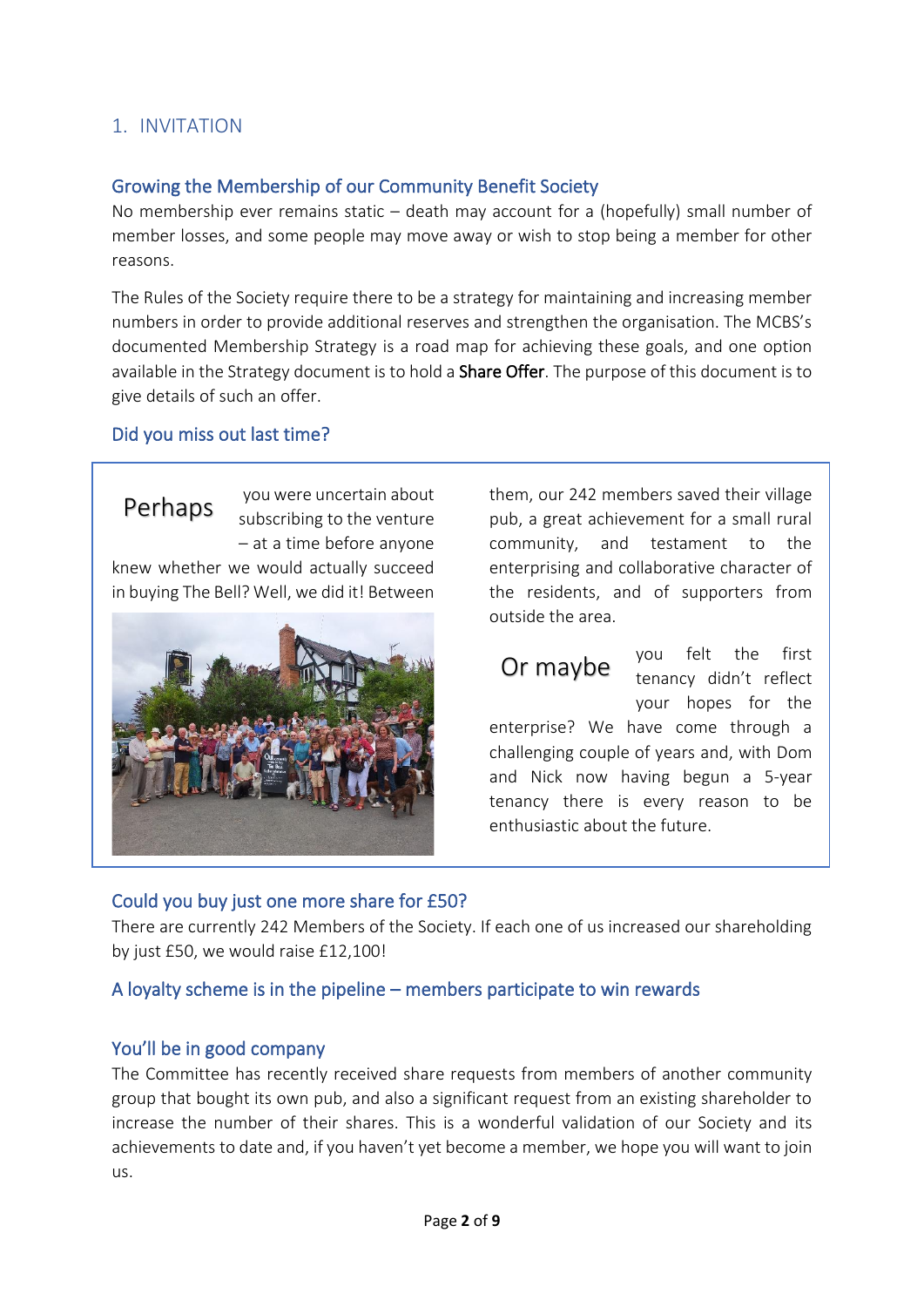### 2. SUMMARY

#### This is an invitation to participate in the MCBS Second Share Offer

- You are invited to become a Member of The Mortimer Community Benefit Society Limited ('MCBS') through the purchase of Shares
- − MCBS owns The Bell at Yarpole, the village pub, which is let to a tenant as a Free House
- − This document should be read in conjunction with the MCBS Second Business Plan
- The Second Business Plan, dated June 2020, is available to view on the Society's website, [www.themortimercbs.org](http://www.themortimercbs.org/) or a hard copy may be obtained from any member of the Management Committee

#### Objectives of the Second Share Offer

- To strengthen and grow the number of MCBS Members, in line with the Membership Strategy
- − To reduce debt and increase capital reserves, as explained in the Second Business Plan

### Opening & Closing Dates

- The Second Share Offer opens on 01/11/20
- The closing date is 30/04/21 or such later date as the Management Committee may determine

#### Who can apply?

- − **Individuals**. See paragraph below for Minors
- − **Organisations**
- **Existing Members** or **Organisations** adding to their shareholding
- − **Applicants** on behalf of **Minors**. The Applicant must be above the minimum age limit of 16, and the shares will be held by the Applicant on behalf of the minor. The minor's date of birth will be recorded and the shareholding will be automatically transferred to them on their 16th birthday. It is important to note that in this instance the Applicant is the member and not the minor and that multiple applications by a member will not enable that member to have more than one vote. However, upon reaching their 16th birthday the minor will become a member and will have a vote
- − If the Share Offer is oversubscribed, the Management Committee reserves the right to refuse part or all of an application for Shares or scale back applications on such basis as it decides at its discretion

#### Cost of Shares

- Shares cost £50 each, but please note the two following points
- − First-time purchasers must buy the **minimum** number of **five** shares, for £250
- Existing members can add any number of £50 shares, up to a maximum total holding of £50,000

#### How to Apply for Shares

- The Share Application Form is available via our website, [www.themortimercbs.org](http://www.themortimercbs.org/) or from any member of the Management Committee
- There are hard copies available at the MCBS's registered address, which is: MCBS, Yarpole Village Shop, Green Lane, Yarpole, Leominster HR6 0BD
- There is also a Share Application Form contained within this prospectus
- − Certificates will be issued to every purchaser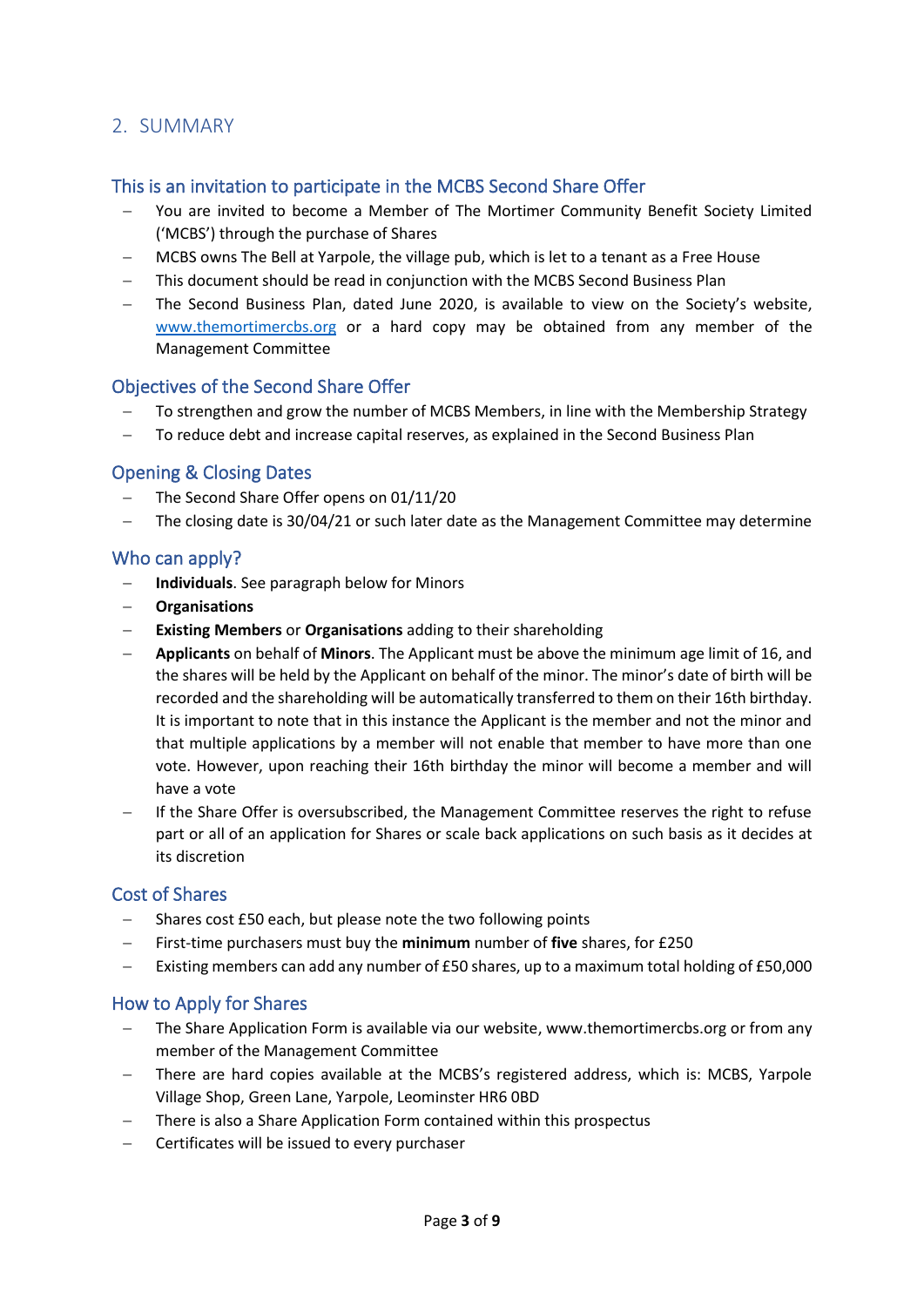# 3. ABOUT THE MORTIMER COMMUNITY BENEFIT SOCIETY LTD, ('MCBS')

### Introduction

- − MCBS is a limited-liability Community Benefit Society, incorporated in June 2018 and is registered with the Financial Conduct Authority under Number 7793
- − It is a democratic organisation that operates on the principle of "one Member one vote" regardless of the number of shares held
- − By buying Shares you become a Member of MCBS

### **Background**

- − MCBS was formed in order to buy The Bell at Yarpole, the pub that sits at the centre of the village, to refurbish it, and then engage a tenant to run the pub. This was achieved by means of the First Share Offer, which to date has raised £245,000 from shares and £2,500 from donations
- In order to achieve the objective, the amount raised in shares by September 2018 was augmented by generous private loans. More detail on this, on the story of the purchase and refurbishment of the pub, and on the first and second tenancies, is set out in the Second Business Plan, which is available on our website [www.themortimercbs.org](http://www.themortimercbs.org/) or can be requested from a member of the Management Committee

### Reasons for having a Second Share Offer

- − Firstly, the initial share offer required top-up from private loans to achieve the purchase and initial refurbishment of the pub. Reduction of these is now a priority
- Secondly, the Management Committee wishes to increase cash reserves in order to be ready to meet repair costs and other eventualities
- Thirdly, MCBS's Membership Strategy is designed to ensure an ongoing level of financial and customer support and to compensate for natural rotation by drawing new members into share ownership in the Society

### Benefits of being a member of MCBS

- − Being part of a strong local community group (which also includes global diaspora and alumni!) with a common interest in safeguarding one of the key elements of the traditional English village, the pub
- − Having a say in the direction in which The Bell at Yarpole develops as an amenity for the community
- Receiving regular bulletins on the activities of MCBS and the progress of the enterprise
- − Attending Annual Members' Meetings\* to understand MCBS's finances, objectives, challenges and achievements
- The possibility of receiving interest on your shares in due course, as explained below

\*Due to the Covid-19 pandemic, the 2020 Annual Members' Meeting will take place by 'Zoom', an invitation to which was circulated to all Members on 20<sup>th</sup> September 2020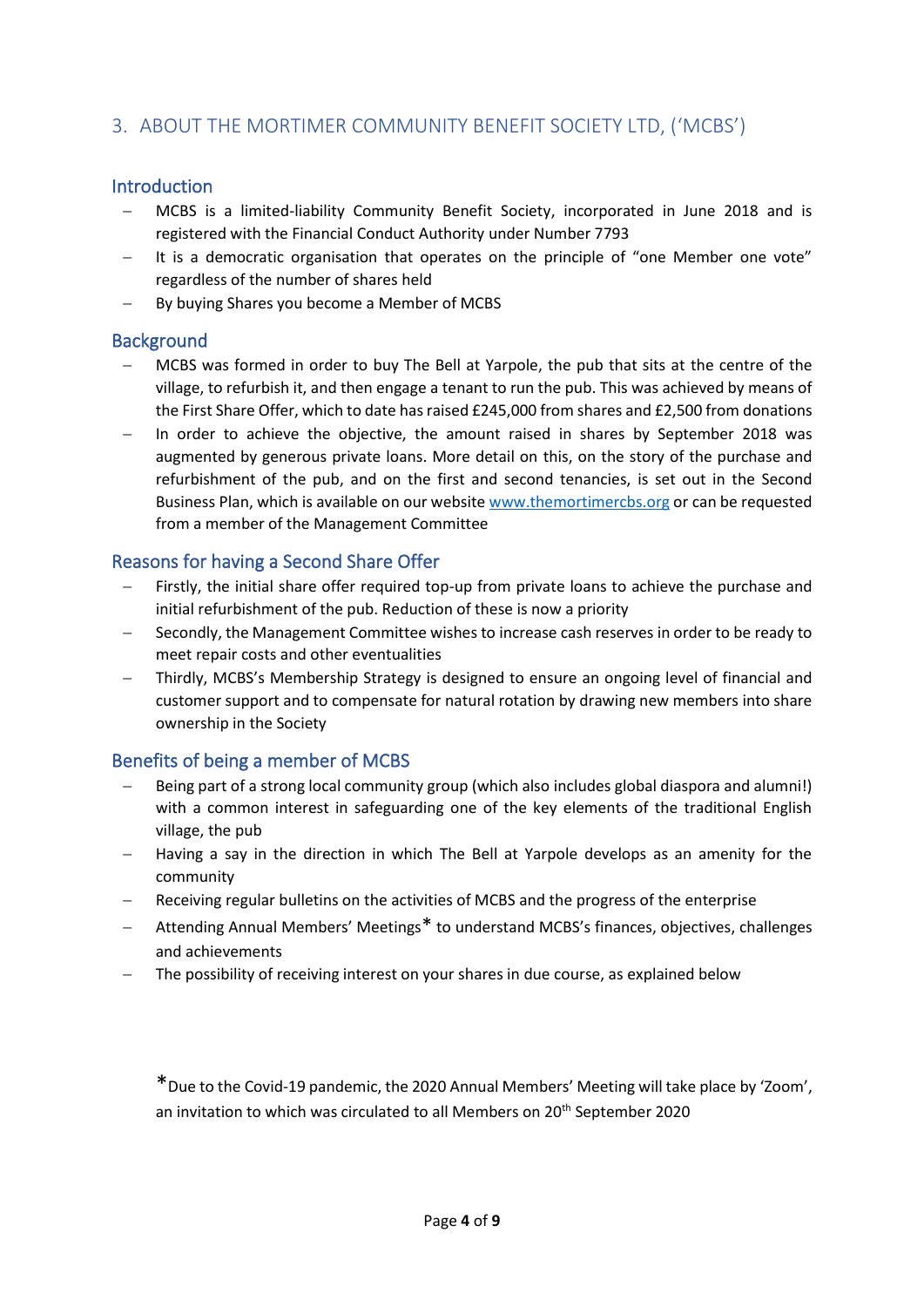# 4. ABOUT SHARES IN MCBS

### Type of Shares

- Shares represent a long-term investment, to support an amenity of great value to the community in which it sits
- The shares do not pay dividends, however members may receive some interest, as below
- Shares are not transferable except on death or bankruptcy and cannot be sold to third parties
- Shares do not fluctuate in value and are therefore not speculative in the sense of capital gain
- If The Bell Inn is ever sold, for whatever reason, the shareholders will be repaid their investment after the settlement of any MCBS debts. Any surplus beyond this would be paid to a charitable or community body in line with the Rules of the Society and therefore no individual can make a financial gain from the sale
- − Please seek independent financial advice if you are undecided about investing in this share offer

#### Interest on Shares

- The primary benefit of share ownership is the continued existence of a pub in the centre of our community and the democratic control of its future by the membership
- − No interest will be paid to shareholders in the first three years to allow MCBS to establish and consolidate its financial position through rental received from a successful tenant of the pub
- During the early years investment is needed for the refurbishment, repair and maintenance of the property, which requires considerable resources. Details can be found in the Business Plan
- From Year 4 it may be possible to pay interest and this would be at the discretion of the Management Committee. It will depend upon the performance of and the financial position of the MCBS at the time and therefore is not guaranteed
- Any interest payment will be proposed by the Management Committee and put to a vote at the Annual Members' Meeting
- The maximum rate of interest under MCBS's rules is 5%, or 2% above the Bank of England base rate if that is greater
- Interest payments will be paid gross to the member and it is each member's responsibility to declare such earnings to HMRC if appropriate
- − Investment in shares in MCBS may qualify for 'business relief' under inheritance tax rules but MCBS cannot advise on tax matters

### Withdrawal of shares

- − Investors may request to withdraw their shares by giving three months' notice of withdrawal to the Management Committee. Shares cannot be withdrawn until at least three years have elapsed from the date the shares were issued and then only at the discretion of the Management Committee
- Withdrawals must be funded from surpluses generated by the business or from new share capital raised from members. The Management Committee may decline requests for withdrawals depending on the long-term interests of the Society, its need to maintain adequate reserves, and MCBS's commitment to community benefit
- − If a number of people want to withdraw their money in a particular year, then it is the case that not everyone will necessarily be able to withdraw their money in that year. In those circumstances, the repayments will be made in the order in which notice to withdraw was received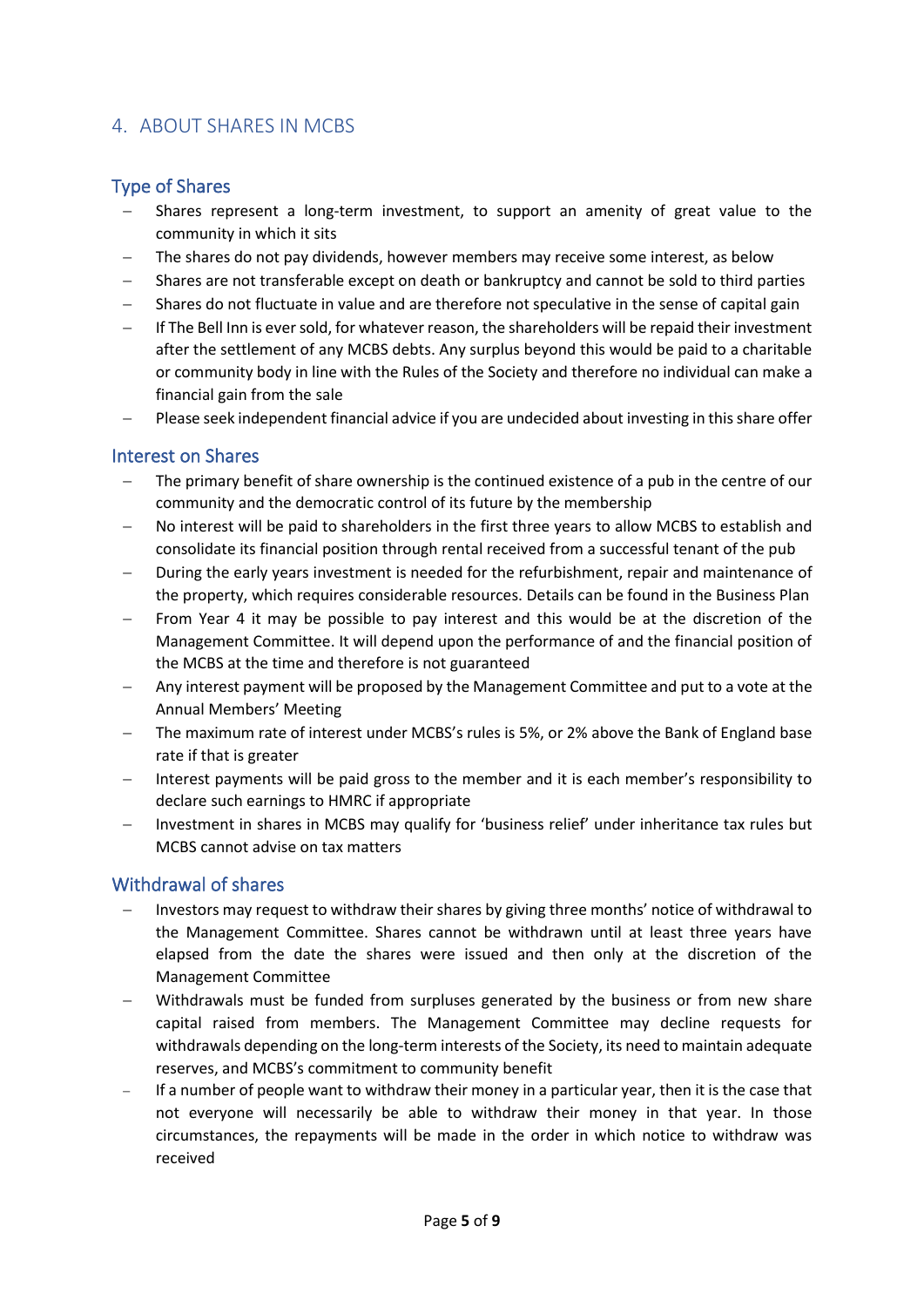# 5. MEMBER RISKS

- − You should be aware that this Share Offer is unregulated. It is not subject to the Financial Services and Markets Act 2000 and therefore there is no recourse to the Financial Services Compensation Scheme nor to the Financial Ombudsman
- − MCBS benefits from limited liability, therefore the maximum that an investor can lose is the amount of their investment
- Your investment is in the physical property rather than in the pub trading business. (The two share a link in that, the more successful the pub is as a business, the greater the market value of the property becomes should it ever have to be sold as a going concern)
- − If MCBS were forced to sell The Bell at Yarpole and there were no surplus after repaying creditors and loans then MCBS could not in those circumstances repay some, or all, of your share capital
- The Management Committee believes that this is extremely unlikely for the following reasons:
	- i. When buying the pub, a valuation and a building survey confirmed that an appropriate price had been paid. At that time the pub was closed and run-down. The fabric of the property has since been improved and it is once more an open and trading business
	- ii. The projections in the new tenant's Business Plan indicate that the pub can be profitable, providing steady rental income to MCBS
	- iii. MCBS will not be trading as a pub business so there can be no trading losses for the Society from the pub business. Investors will not be liable for the activities of the pub tenant should the tenant's business fail
	- iv. The plot of land that The Bell Inn occupies is of considerable value. Should the enterprise fail completely it is unlikely that monies realised from the sale could not cover the Society's liabilities

# 6. The 'Asset Lock'

An 'Asset Lock' is set out in the Rules which means that there can be no windfall redevelopment returns. If the pub should cease trading and if the land and buildings are not usable for alternative community enterprises, and if the site were sold and/or redeveloped, any surplus (after paying creditors and repaying share capital) must be used for the benefit of the community. Any investment should therefore be considered an opportunity for individuals to contribute financially to the community, with the specific goal of helping to keep The Bell Inn open, rather than receiving a substantial financial reward.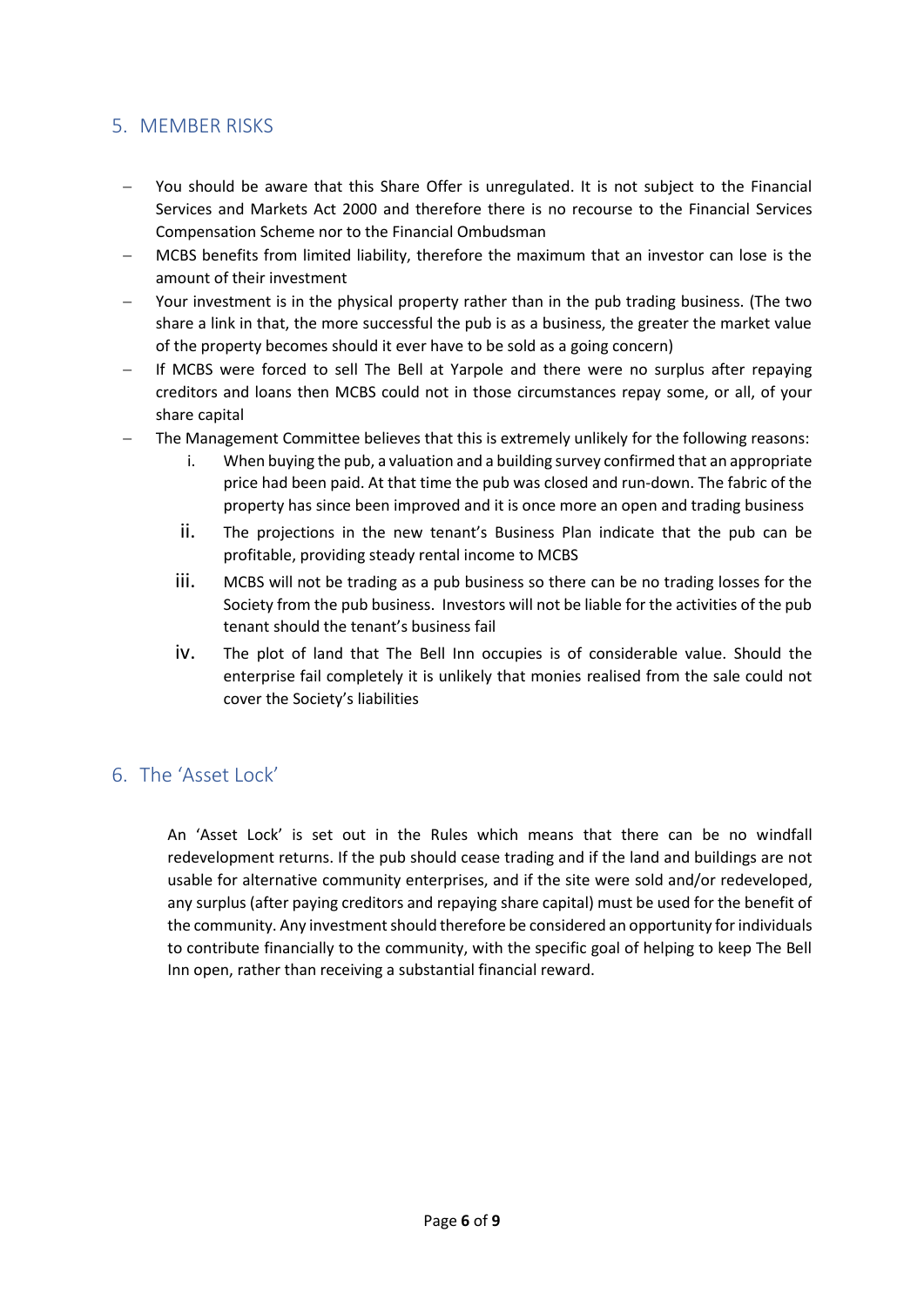# 7. MCBS MANAGEMENT STRUCTURE

#### The Rules

- − MCBS has adopted a set of Rules developed by The Plunkett Foundation, a charitable trust established in 1919 to help rural communities through co-operatives and communityownership
- Governance of the MCBS in accordance with The Rules is carried out by a Management Committee elected from among the Members
- − A copy of the Rules is available on our website [www.themortimercbs.org](http://www.themortimercbs.org/)
- The Rules form an important document that defines your rights as a member and investors are encouraged to read them

### Governance

- The Management Committee is responsible for managing the affairs of MCBS in the same way as a board of directors is responsible for managing the affairs of a limited company
- − The Management Committee:
	- i. Organises and supervises the maintenance, repair and ongoing refurbishment of the structure of the pub. Maintenance of the interior is managed by the tenant under the terms of the Tenancy Agreement
	- ii. Appoints the tenant of The Bell Inn
	- iii. Monitors and manages MCBS's financial affairs
	- iv. Oversees the lease and manages the relationship between MCBS and the tenant
	- v. Recruits new tenants if required
- The Committee does not interfere with the day-to-day running of the pub's business although it is available to assist with support and advice if required and so qualified
- − The current Management Committee members are:

Marianne Taylor, Chair Jim Ainsworth, Vice Chair Samantha Morgan, Treasurer Alex Jenkins, Company Secretary Jeff Woodfield, Member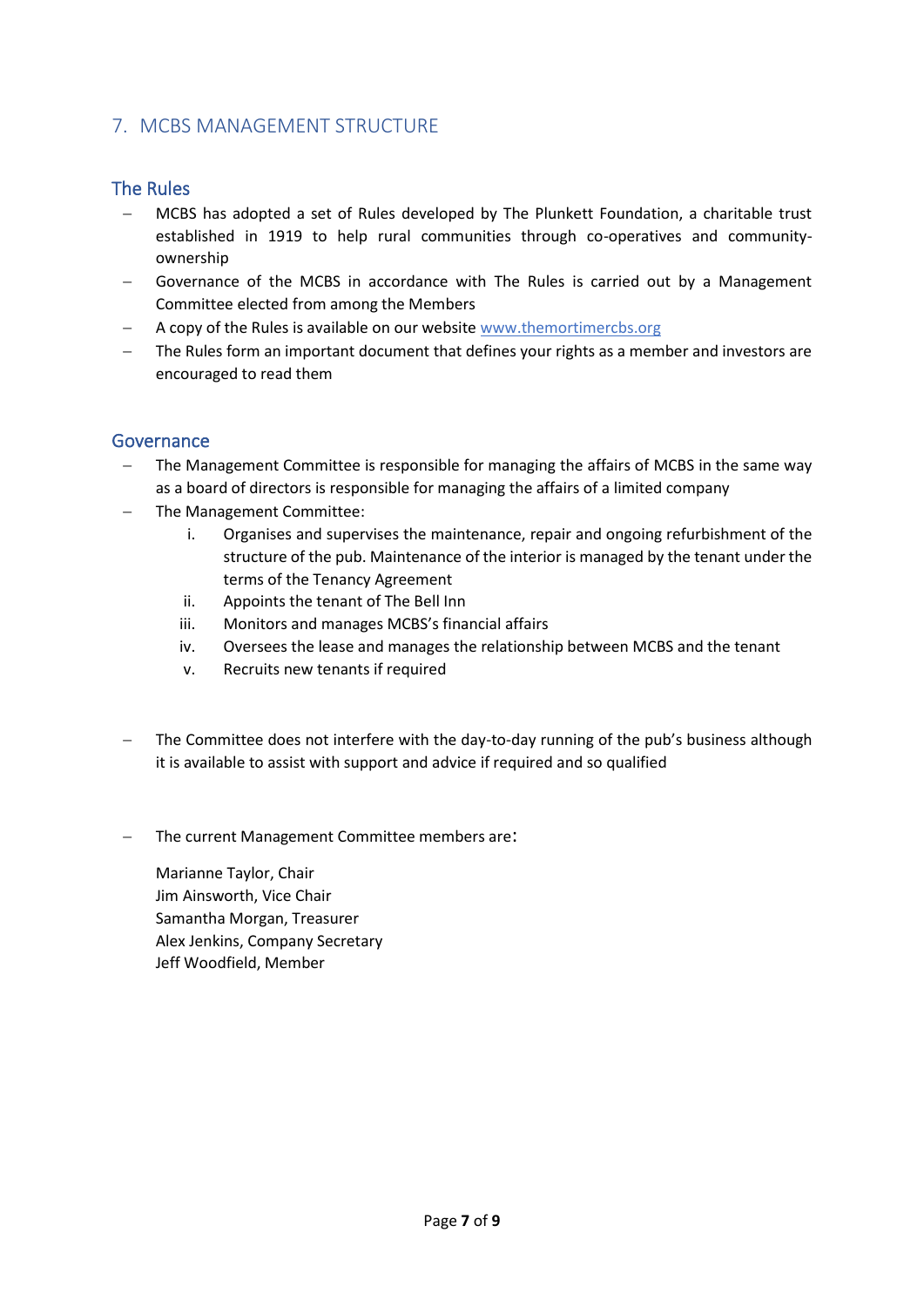# 8. A SMALL REMINDER OF HOW FAR WE'VE COME..